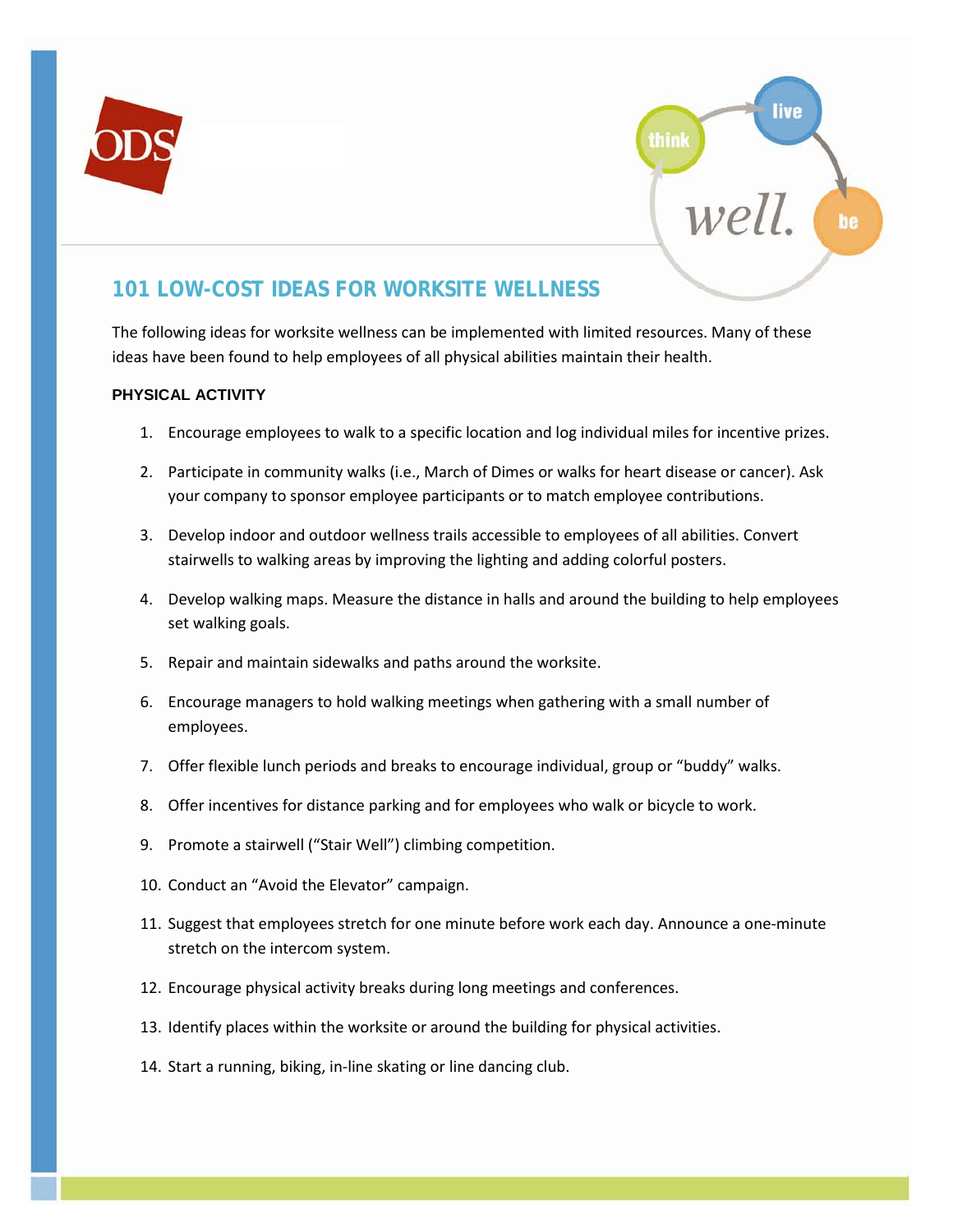- 15. Encourage employer-sponsored youth athletic teams, along with employee volunteer coaches.
- 16. Have a goal of the week or month (i.e., "I will exercise every day for a week"). Keep a chart of weekly or monthly exercise goals in the office.
- 17. Negotiate corporate discounts for health club memberships.
- 18. Place physical fitness bulletin boards in strategic areas.
- 19. Advertise an exercise equipment swap.
- 20. Purchase fitness CDs and DVDs that employees may borrow.
- 21. Invite consultants from retail shoe stores or shoe manufacturers to be on-site for a day.
- 22. Promote a bike helmet fitting day.
- 23. Provide bicycle racks or a fenced-in area for bicyclists in a well-lit section of the property.

#### **NUTRITION**

- 24. Ask your vending machine company to add healthy foods.
- 25. Use vending machine commissions to help fund wellness programs.
- 26. Work with your vending machine company and cafeteria to post calories and nutrient contents and amounts on vending machines, lunchroom tables, etc.
- 27. Place incentive stickers on low-fat items in vending machines and on healthy choice selections in the cafeteria.
- 28. Develop a cookbook of employees' low-fat recipes, exchange recipes and feature healthy employee recipes periodically on the cafeteria menu.
- 29. Hold recipe contests.
- 30. Celebrate "Free Fruit Day" and give away apples.
- 31. Have a homegrown fruit and vegetable exchange.
- 32. Request that cafeteria vendors serve low-fat, low-cholesterol, nutritious foods.
- 33. Encourage "Fruit and Vegetable Day" in the cafeteria.
- 34. Identify one heart-healthy snack idea daily in the cafeteria.
- 35. Add healthy snacks to the snack cart (i.e., fruit or granola bars).
- 36. Request that cafeteria foods be made from 1 percent milk instead of whole.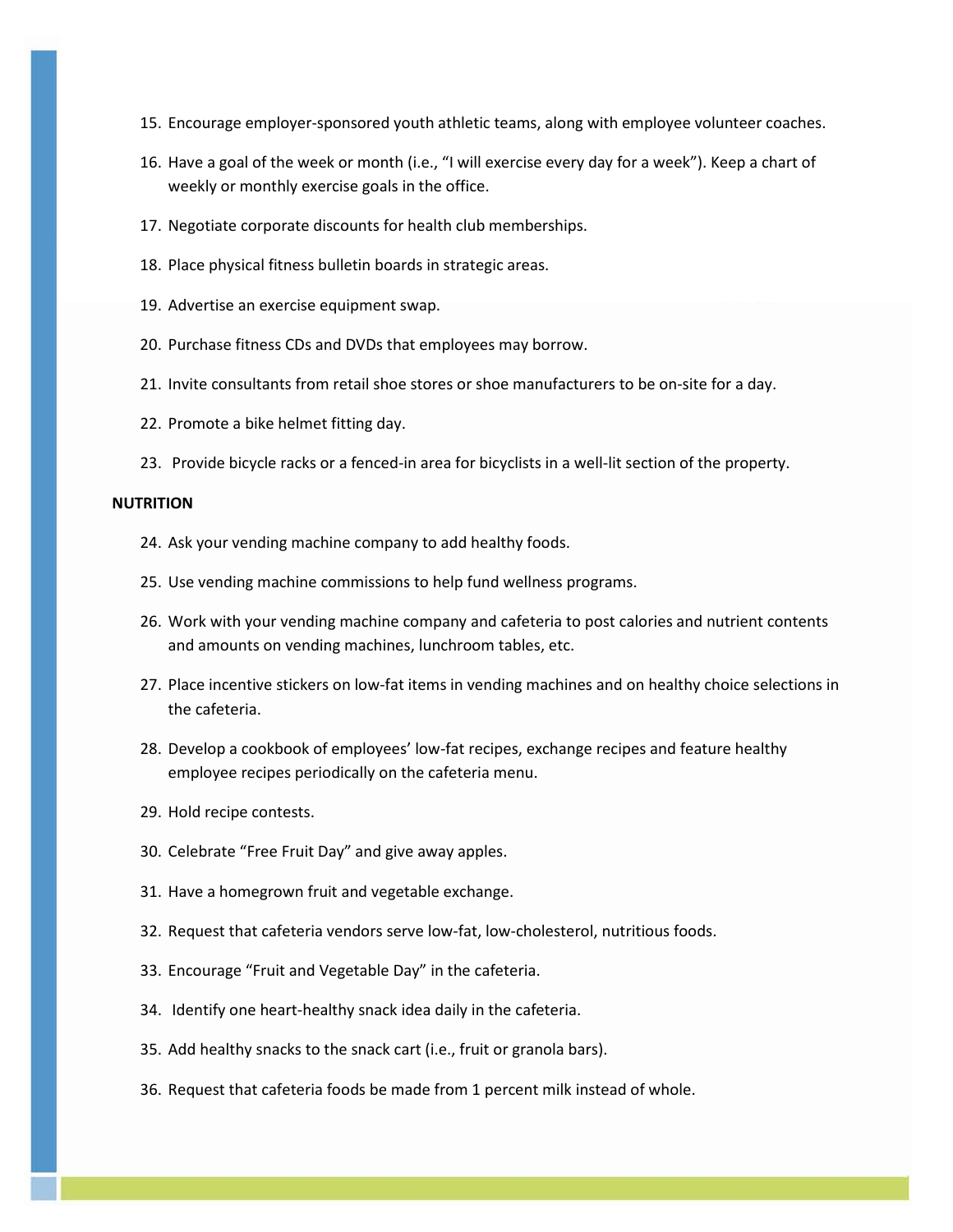- 37. Hold low-fat cooking demonstrations in the cafeteria.
- 38. Suggest that employees keep a list of healthy, low-fat snacks in their cars.
- 39. Encourage employees to bring yogurt, fruits and fat-free condiments to work.
- 40. Change a donut break to a bagel and low-fat topping break at meetings. Plan company functions with heart-healthy eating choices in mind.
- 41. Conduct a support group for weight management. Sponsor company weight reduction programs.
- 42. Offer information on packing healthy brown bag lunches.
- 43. Hold an employee luncheon bring a healthy lunch to pass and share the recipe.
- 44. Encourage employees to bring crock pots of heart-healthy soup and share with others.
- 45. Promote an "Eat Your Greens" campaign on St. Patrick's Day.
- 46. Share mocktail (non-alcoholic beverage) recipes.
- 47. Offer a kitchen area accessible to all employees.
- 48. Offer reasonable prices for healthy snacks (i.e., fresh fruit or yogurt), meals and salad bars.
- 49. Place food pyramid charts in break room and cafeteria areas.
- 50. Have office water coolers readily available.
- 51. Offer nutrition-related movies, books and brochures that can be borrowed and exchanged among employees.

### **STRESS MANAGEMENT**

(Exercise and good nutrition are great stress-busters.)

- 52. Offer chair massages at health fairs.
- 53. Take stress relief breaks (i.e., meditation, walking or just closing the office door). Encourage employees to take time for themselves.
- 54. Suggest that employees volunteer to take a pet from a shelter for a walk.
- 55. Encourage laughter to reduce stress at the worksite.
- 56. Provide employees with relaxation music.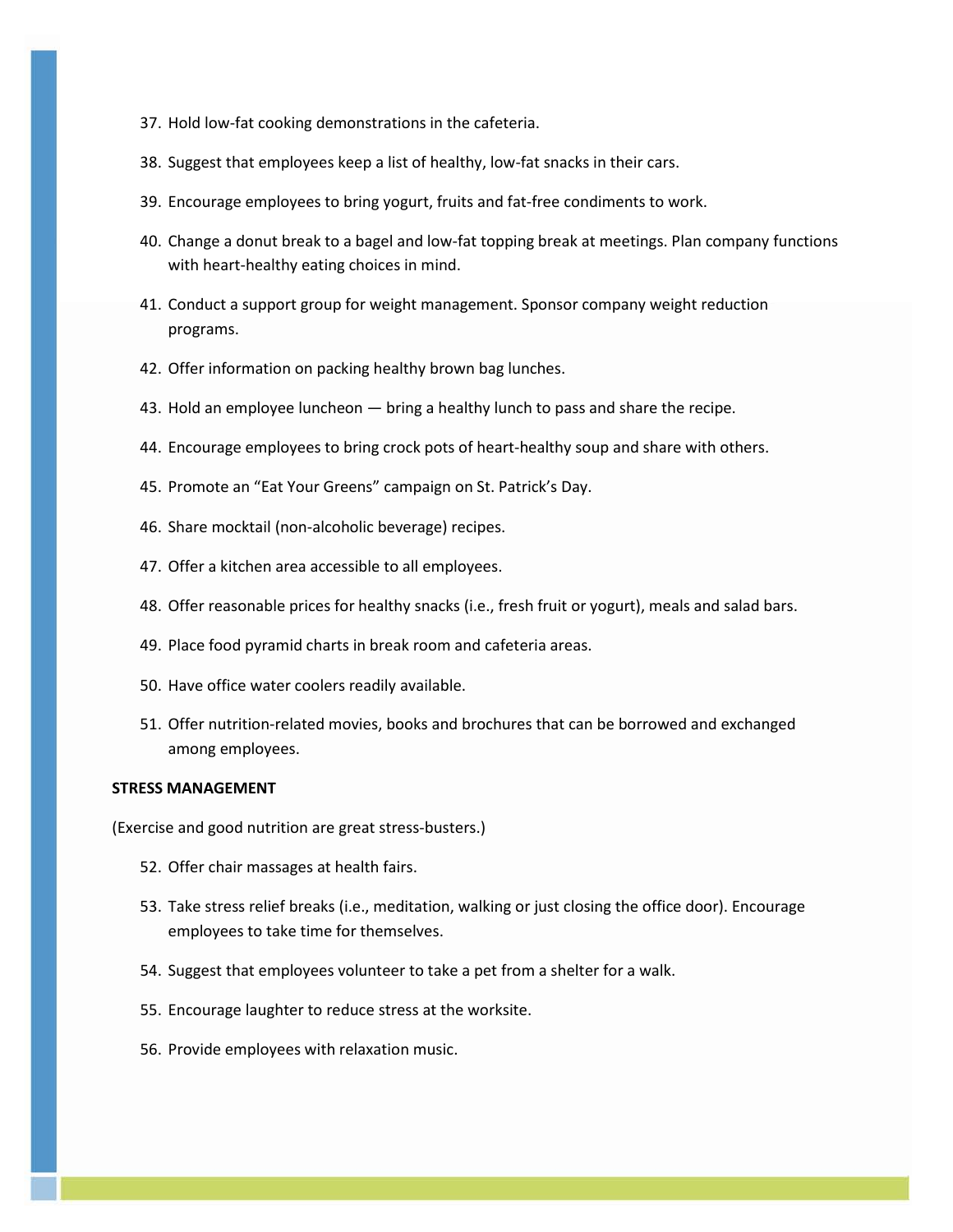- 57. E-mail computer break tips.
- 58. Address emotional and spiritual concerns with self-help books that can be borrowed or exchanged.
- 59. Get involved with community volunteer activities.
- 60. Encourage employees to mentor a child.
- 61. Encourage staff to take meal breaks.
- 62. Encourage self-confidence and positive outlooks.
- 63. Promote a "Call-a-Friend" campaign. Provide social support.
- 64. Hold a secret pal drawing. During the month, each employee is encouraged to do nice things for his or her secret pal (i.e., e-mail messages, fax messages with directions to a healthy snack, a secret message left on a chair or special gifts, such as fat-free candy or homegrown flowers).

#### **TOBACCO**

- 65. Subsidize nicotine patches.
- 66. Promote smoke-free buildings and meeting rooms.
- 67. Lower health insurance costs for non-smokers.
- 68. Provide health information focused on monthly or seasonal events (i.e., the Great American Smokeout).
- 69. Provide on-site smoking cessation programs.
- 70. Reimburse employees for enrolling in smoking cessation programs.
- 71. Give small gift cards to those who agree to not smoke and avoid alcohol.

## **PROGRAM SUPPORT**

- 72. Provide incentives, such as T-shirts, caps or aprons. Arrange paid time off.
- 73. Hold contests: "Wellness Project of the Month" or "Set Your Goal" competition, employee/management and interdepartmental challenges, health trivia game with prizes, and other fun worksite competitions.
- 74. Set up displays in the reception area or lobby. Display health posters in employees' lunch or meeting rooms.
- 75. Provide bulletin boards for health information exchange and for people to record milestones they have achieved in health (i.e., New Year's resolution, miles walked or pounds lost).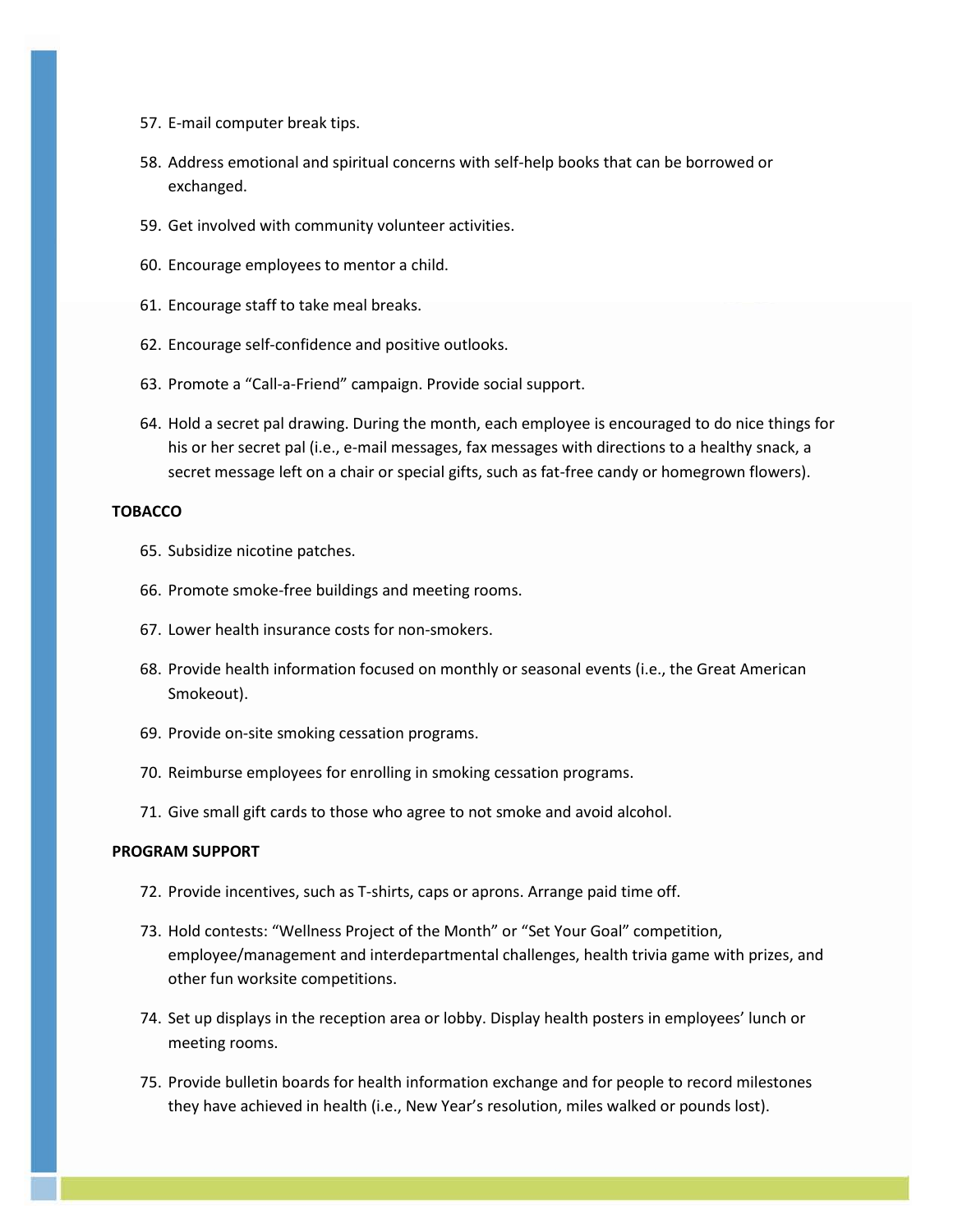- 76. Announce and publicize a monthly health theme.
- 77. Conduct recognition activities for employees making efforts at healthier lifestyles (i.e., bulletin board listings, healthy incentives or discounts to health clubs). Send employees personallysigned letters from the CEO congratulating their healthy behaviors. Promote success stories or employees of the month. Recognize the coordinator of wellness activities.
- 78. Kick off "lunch and learn" programs. Use videos and guest speakers on various health topics at lunchtime. Urge employees to bring a healthy brown bag lunch.
- 79. Include children of employees in a drawing contest with health as the theme.
- 80. Provide child care so that parents can participate in wellness activities.
- 81. Have a company health practitioner set a time (weekly or monthly) to check blood pressure, body fat and weight.
- 82. Provide flu shots at the worksite or make schedules of community clinics available.
- 83. Provide one-on-one counseling for high-risk employees and people with disabilities by establishing wellness mentoring programs.
- 84. Develop a brainstorming team for ideas and to help with wellness activities.
- 85. Conduct a survey to assess what topics employees want to pursue.
- 86. At meetings:
	- Start with a stretch and take a relaxation break in the middle.
	- Conduct a wellness activity.
	- Recognize an employee birthday or other special event.
	- Vary meeting formats. Include prizes for good ideas.
	- Allow staff members to occasionally lead a meeting.
- 87. Provide information on back care (i.e., the correct way to lift, stretch and exercise for strength).
- 88. Partner with other local organizations to sponsor an event. Share expenses and resources. Network with other businesses for discounts at health clubs.
- 89. Obtain company discounts.
- 90. Rotate departmental responsibility and ask interns to assist with wellness projects and events.
- 91. Gain senior management support by showing a good example.